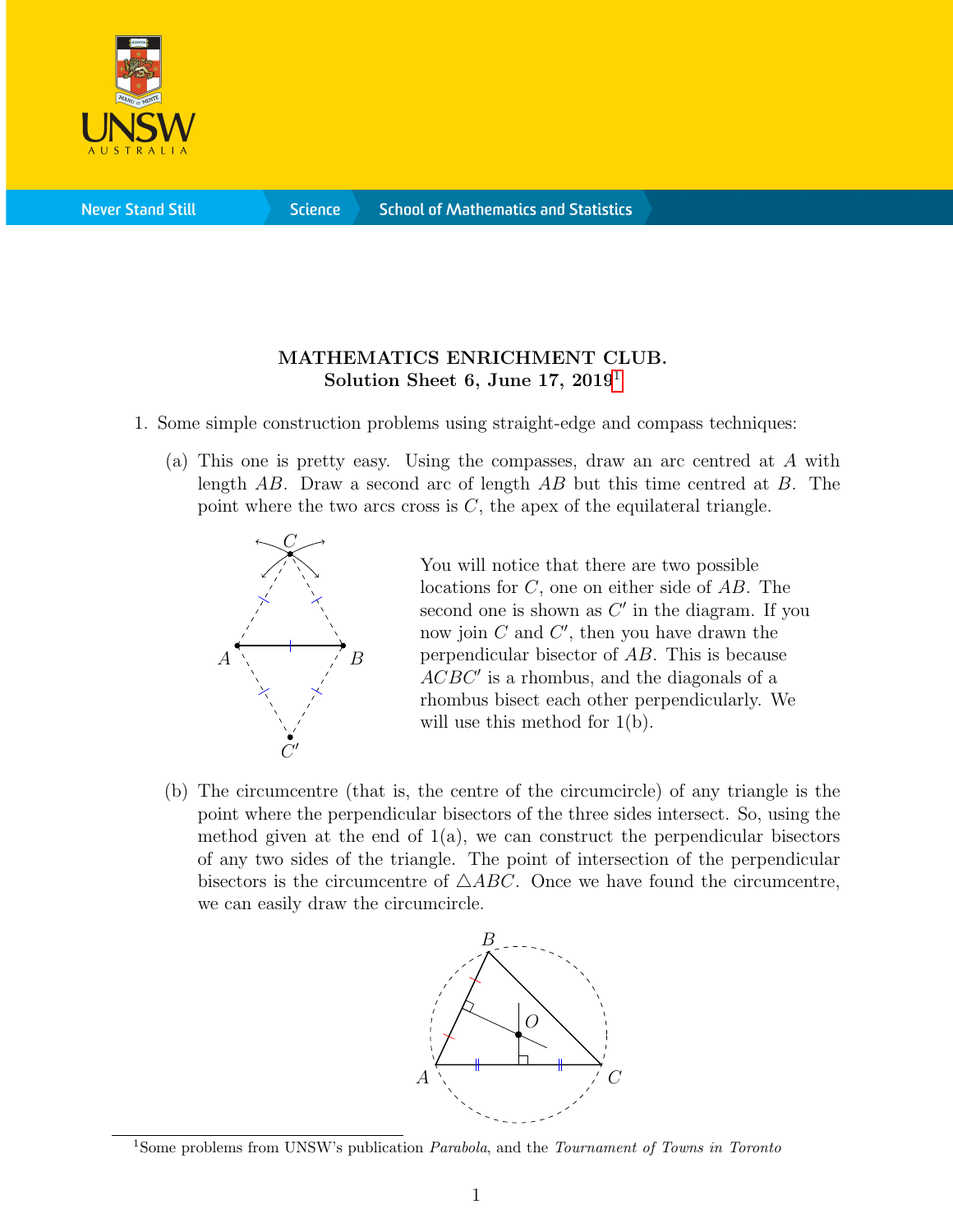- 2. If we fix  $x = 0$ , then  $y = 0, 1, 2, \ldots, 100$  so there are 101 choices for y. If we fix  $x = 1$ , then there are 100 choices for y, and so on. So the total number of ways to pick x and y such that  $x + y \le 100$  is equal to  $1 + 2 + 3 + ... + 101 = 5151$ .
- 3. It doesn't matter which prime you pick. If  $p^2 + a^2 = b^2$  then

$$
p^2 = b^2 - a^2
$$
  
=  $(b - a)(b + a)$ .

Because p is prime, the only divisors of  $p^2$  is 1, p and  $p^2$ . Since a and b are integers, by the above equation,  $b - a = 1$  and  $b + a = p^2$ , so that  $\frac{a+b}{p} = p$ .

- 4. Label the 21 people at the party by  $a_1, a_2, \ldots, a_{21}$ . Now  $a_1$  knows at most four other people at the party, so by renumbering we can assume that  $a_1$  does not know  $a_6, a_7, \ldots a_{21}$ . By renumbering again, we can assume that  $a_6$  knows at most four of  $a_2, a_3, a_4, a_5, a_7, a_8, a_9, a_{10}$ , therefore  $a_1$  and  $a_6$  do not know  $a_{11}, a_{12}, \ldots, a_{21}$ . Similarly by renumbering,  $a_1, a_6$  and  $a_{11}$  do not know  $a_{16}, a_{17}, \ldots, a_{21}$ , and  $a_1, a_6, a_{11}$  and  $a_{16}$  do not know  $a_{21}$ . It follows that  $a_1, a_6, a_{11}, a_{16}$  and  $a_{21}$  do not know each other mutually.
- 5. Set  $g(x) = f(x) 2019$ , then  $a_1, a_2, a_3, a_4, a_5$  are the roots of  $g(x)$ , therefore we can write  $g(x) = c(x - a_1)(x - a_2)(x - a_3)(x - a_4)(x - a_5)h(x)$ , where c is some constant and  $h(x)$  a polynomial.

Now the integral solutions to  $f(x) = 2020$  are the integral solutions to  $g(x) = 1$ , but there is no integral solution to  $g(x) = 1$ , because in the expression  $g(x) = c(x-a_1)(x$  $a_2(x - a_3)(x - a_4)(x - a_5)h(x)$ , each  $(x - a_i), i = 1, 2, 3, 4, 5$  are distinct integers for any integer x. Also,  $h(x)$  and c are integers for any integer x otherwise  $f(x)$  will have non-integer coefficients; multiplying 7 integers in which at least 5 of are distinct can not give 1.

6. Draw a line parallel to  $AP$  that intersects the line  $BC$  at the point  $Q$ , as shown in the diagram below.



Note that the triangles  $\triangle BOP$  and  $\triangle BMQ$  are similar and isosceles, so  $|OM| = |PQ|$ . Now to find  $\frac{|OM|}{|PC|}$ , all we have to do is work out what portion of  $|PC|$  is occupied by  $|PQ|$ .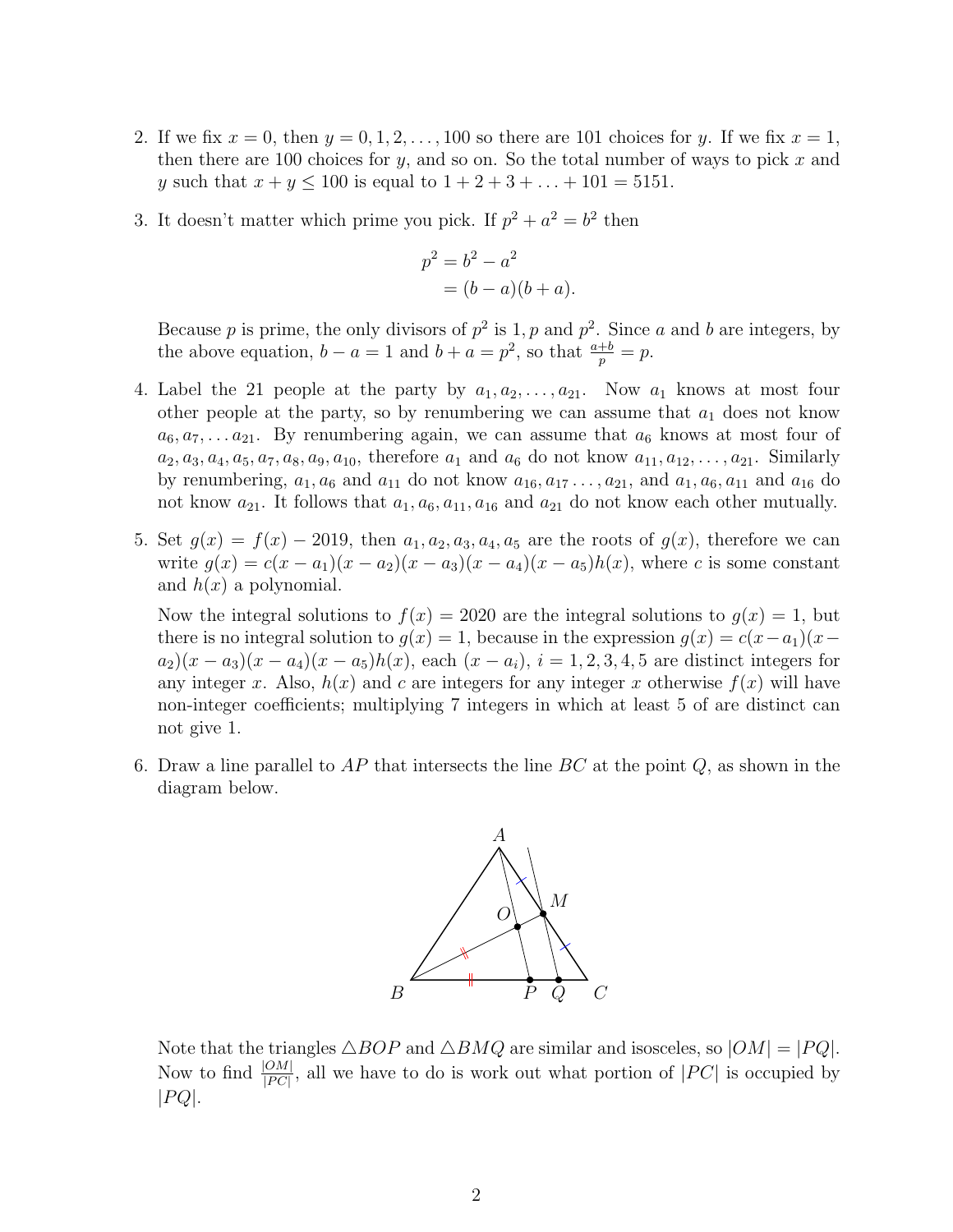The triangles  $\triangle ACP$  and  $\triangle M CQ$  are similar, so we have  $\frac{|AC|}{|PC|} = \frac{|MC|}{|QC|}$  $\frac{|MC|}{|QC|}$ . But M is the midpoint of AC, which implies  $|MC| = \frac{1}{2}$  $\frac{1}{2}$ |AC|, so that

$$
\frac{|AC|}{|PC|} = \frac{|MC|}{|QC|} = \frac{1}{2} \frac{|AC|}{|QC|}.
$$

It follows that  $2|QC| = |PC|$ , which implies  $2|PQ| = |PC|$ , and therefore  $\frac{|OM|}{|PC|} = \frac{1}{2}$  $\frac{1}{2}$ .

## Senior Questions

1. Pick any two sides of the triangle. In the diagram below, I have chosen AB and AC. Construct two equilateral triangles with these sides as a base. These are shown as  $\triangle ABC'$  and  $\triangle AB'C$  in the diagram. Find the two circumcircles of these triangles. (The method for both these steps is given in Q1 from the junior questions.)



One point of intersection of the two circles is the common vertex; the other is the point T, as can be shown using properties of cyclic quadrilaterals.

- 2. (a)  $\pm \frac{2\pi}{5}$  $\frac{2\pi}{5}, \pm \frac{4\pi}{5}$ 5
	- (b) If  $z$  is a fifth root of unity then

$$
z^{5} = 1
$$
  

$$
z^{5} - 1 = 0
$$
  

$$
(z - 1)(z^{4} + z^{3} + z^{2} + z + 1) = 0
$$

Since  $z \neq 1$ ,  $(z - 1) \neq 0$ , thus we may divide both sides by  $(z - 1)$  to obtain

$$
z^4 + z^3 + z^2 + z + 1 = 0.
$$

(c) If  $x = z + \frac{1}{z}$  $\frac{1}{z}$ , then  $x = z + z^{-1}$ .  $z = \cos(\theta) + i \sin(\theta)$  $z^{-1} = \cos(-\theta) + i\sin(-\theta)$  (by De Moivre's theorem)  $= cos(\theta) - i sin(\theta)$  $\therefore z + z^{-1} = 2 \cos \theta$